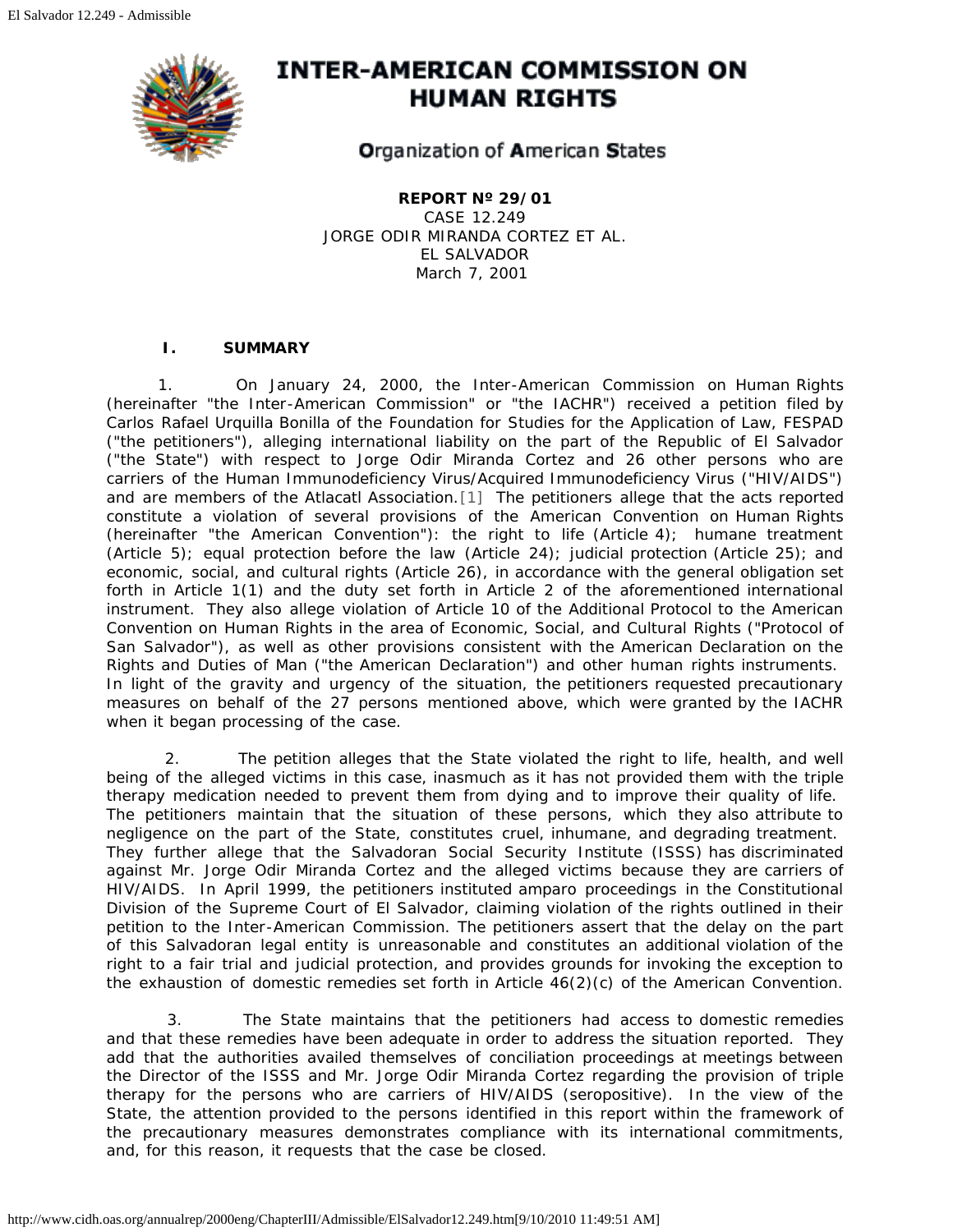4. Without prejudice to the merits of the case, the IACHR concludes in this report that the case is admissible, inasmuch as it meets the requirements set forth in Articles 46 and 47 of the American Convention. The Inter-American Commission therefore decides to inform the parties of the decision and to continue analysis of the merits regarding the alleged violation of Articles 2, 24, 25, and 26 of the American Convention.

## **II. PROCESSING BY THE COMMISSION**

 5. After filing the January 24, 2000 petition, the petitioners submitted another communication on February 28, 2000, reiterating their request for precautionary measures and their petition. On February 29, 2000, the Inter-American Commission assigned the number 12.249 to the case and requested information from the Salvadoran State regarding the pertinent parts of the petition. On that same date, the IACHR asked the State to adopt precautionary measures on behalf of Jorge Odir Miranda Cortez and the other persons listed in the petition, and to provide information on this matter within a period of 15 days.[\[2\]](#page-7-1)

<span id="page-1-0"></span> 6. On March 2, 2000, the petitioners included the Center for Justice and International Law (CEJIL) as a co-petitioner. On March 15, 2000, the petitioners submitted a communication in which they provided details on the actions taken with respect to the Salvadoran authorities regarding the petition and the precautionary measures. They requested, among other things, that the IACHR declare non-compliance with the precautionary measures and seek provisional measures from the Inter-American Court of Human Rights. On that date, the State submitted its response to the request for information on precautionary measures, which was forwarded to the petitioners. On March 16, 2000, the State reported the appointment of Mr. José Roberto Mejía Trabanino of the Office of the Director General for Foreign Policy as the liaison official for the petitioners with respect to the issues related to this case.

 7. The comments of the petitioners were received on March 21, 2000. On March 24, 2000, the Inter-American Commission requested from the petitioners the names of the alleged victims involved in this case who had died since processing of the case began, and specific information regarding precautionary measures. On April 3, 2000, the petitioners submitted this information and reiterated their request that the IACHR take the matter to the Inter-American Court in order to request provisional measures. On April 7, 2000, they sent another communication containing the same request.

 8. The Inter-American Commission contacted the State on April 20, 2000 in order to transmit the comments of the petitioners and to request additional information regarding compliance with the precautionary measures granted in this case. In its response of April 28, the State informed the IACHR of the actions taken by the Salvadoran authorities to address the claims of the alleged victims related to care. The State submitted additional information in this regard on May 4, 2000.

 9. The petitioners submitted additional information on precautionary measures on May 16, 2000. On May 23, 2000, the State submitted the medical summary reports on the patients with HIV/AIDS included in this case, issued by the ISSS Department of Preventive Medicine. On May 26, 2000, the IACHR asked both parties to submit additional information regarding medical care, treatment of the alleged victims, and any other information relevant to the processing of this case.

 10. On June 5, 2000, the petitioners submitted "a request for activity to move the case forward [*solicitud de impulso procesal*]." On June 9, 2000, the Salvadoran State submitted the information requested by the Inter-American Commission, which included "the list of persons identified in the request for precautionary measures, together with updated and detailed information on medical care, treatment, medical recommendations, and other pertinent information." On that same date, the Inter-American Commission once more requested information from the State on the petition filed regarding this case, which was first transmitted on February 29, 2000, with a 90-day period being granted for a response.

11. The State responded on June 23, 2000 to the issues raised by the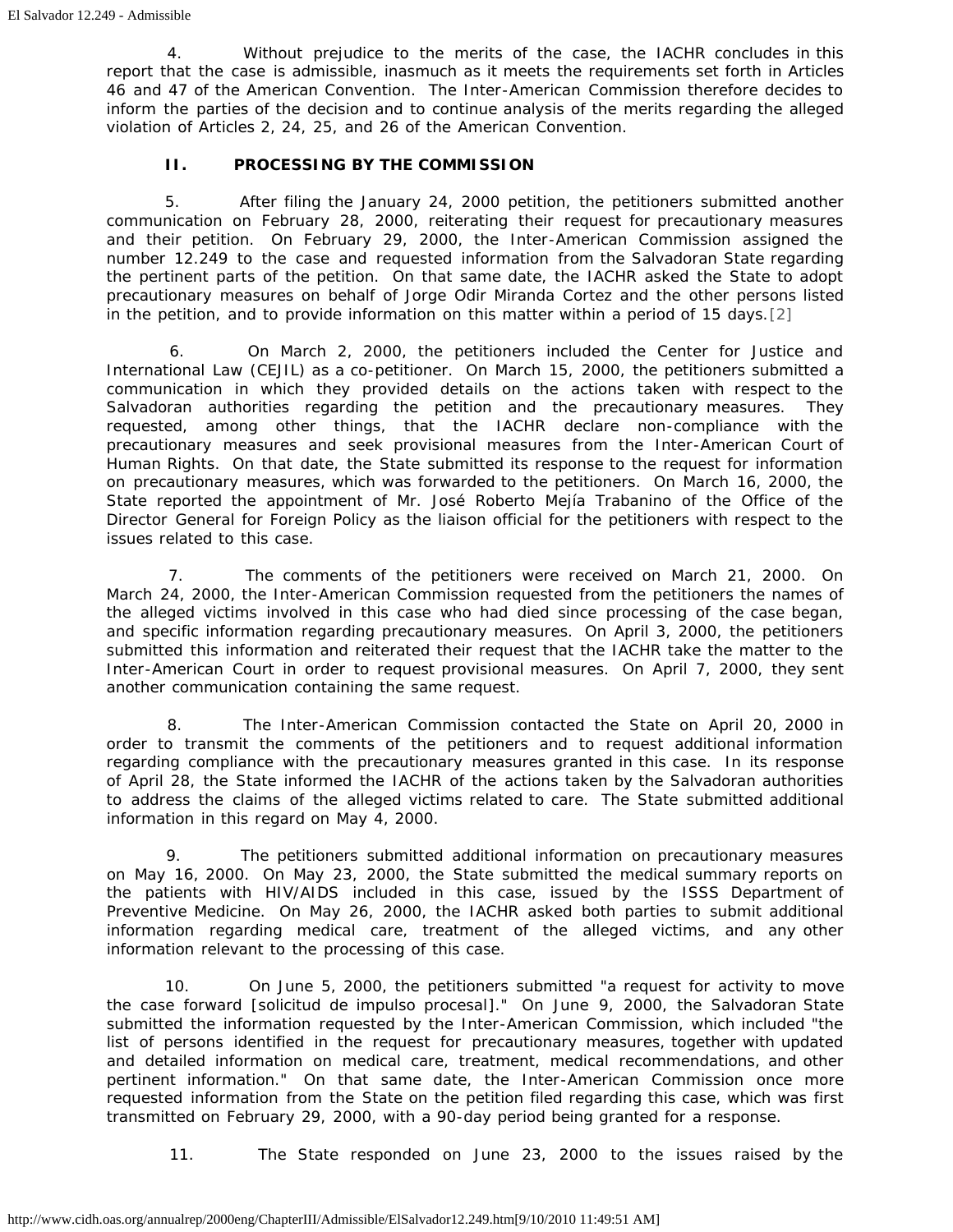<span id="page-2-1"></span><span id="page-2-0"></span>petitioners in the petition. On June 27, 2000, the petitioners submitted their comments on the information from the State regarding precautionary measures, and repeated their position with respect to non-compliance with these measures[.\[3\]](#page-7-2) On July 12, 2000, the State submitted a communication in which it reported that the Governing Board of the ISSS had decided to authorize the purchase of the triple therapy medication.[\[4\]](#page-7-3) On July 14, 2000, the IACHR forwarded this additional information to the petitioners, and, at the same time, forwarded the pertinent parts of their comments to the State.

 12. The State submitted additional information on July 20, 2000, consisting of a document pertaining to the treatment received by Mr. Jorge Odir Miranda Cortez from the ISSS. The Inter-American Court expressed its appreciation for this information and for the action taken by the Salvadoran State within the context of the precautionary measures granted in this case. On July 28, 2000, the State submitted supplementary information on the action taken to implement the precautionary measures.

 13. The petitioners submitted their comments regarding the exhaustion of domestic remedies and the merits of the petition on August 3, 2000. On August 8, 2000, the State submitted correspondence from the ISSS regarding the treatment that was allegedly provided to the patients infected with HIV/AIDS.[\[5\]](#page-8-0)

<span id="page-2-2"></span> 14. On August 25, 2000, the petitioners submitted their comments regarding the information provided by the Salvadoran State. They reiterated, among other things, their position regarding non-compliance with the precautionary measures by the Salvadoran State and their request that provisional measures be sought from the Inter-American Court. On August 28, 2000, the petitioners requested a hearing on the case before the Inter-American Commission.

 15. The precautionary measures expired on August 29, 2000, the date that marked the end of the six-month period initially established by the Inter-American Commission in the communication of February 29, 2000.

 16. On September 8, 2000, the Salvadoran State submitted its comments on correspondence from the petitioners pertaining to the petition. On September 28, 2000, the petitioners submitted the written arguments that were to be developed at the hearing granted by the Inter-American Commission. The pertinent parts of this correspondence were forwarded to the Salvadoran State.

 17. The Inter-American Commission held a hearing on this case on October 10, 2000, at its 108<sup>th</sup> regular session.

 18. On October 17, 2000, the petitioners submitted their comments regarding the correspondence submitted by the State on September 8, 2000. The IACHR forwarded the pertinent parts of this correspondence to the State on October 26, 2000.

 19. On November 24, 2000, the petitioners submitted correspondence in which they once again asked the Inter-American Commission to declare that the Salvadoran State had failed to comply with the precautionary measures and to seek provisional measures from the Inter-American Court. On December 6, 2000, they submitted additional correspondence to that effect. On that same date, the State submitted a communication providing a summary of the activities conducted in order to comply with the precautionary measures and containing comments on the merits of the petition.

20. At its 109<sup>th</sup> special session, the IACHR decided not to grant the request for provisional measures. In making this decision, the Inter-American Commission considered the information received from both parties, and evaluated the different actions taken by the Salvadoran State to provide medical treatment not only to the members of the Atlacatl Association but also to other persons infected with HIV/AIDS in that country. These actions had continued even after expiration of the deadline for precautionary measures on August 29, 2000.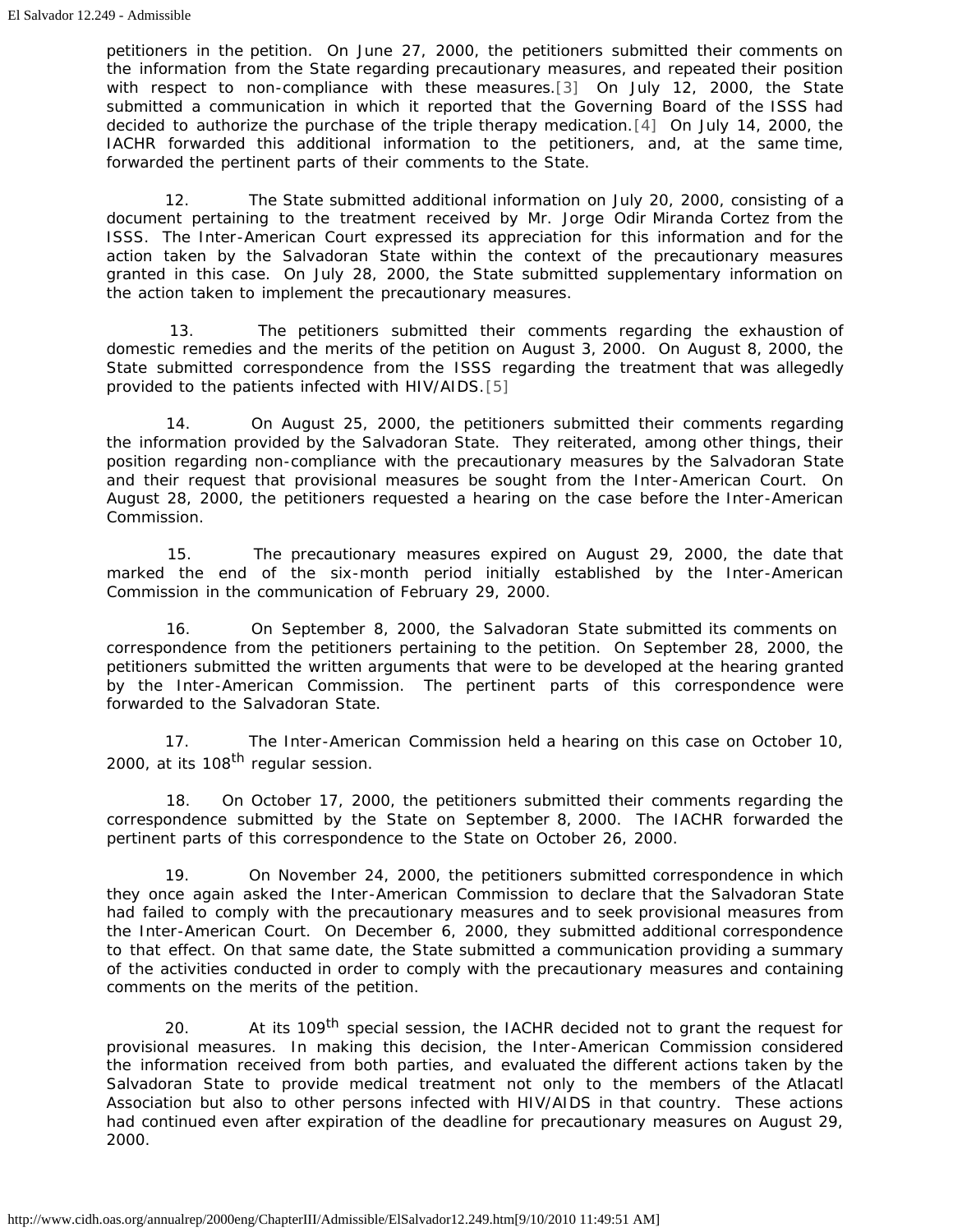21. On December 12, 2000, the Inter-American Commission forwarded the pertinent parts of the most recent communications from the petitioners together with a request for information from the Salvadoran State regarding the medical care and treatment provided to the 24 surviving persons identified in this case. On January 19, 2001, the Salvadoran State requested an extension of the deadline for its response to several cases, including this one, because of the national emergency in that country.[\[6\]](#page-8-1) A 30-day extension was granted on January 24, 2001.

<span id="page-3-0"></span> 22. The petitioners submitted communications on February 16 and 19, 2001, in which they reiterated their position, provided a summary listing of persons receiving treatment from the Salvadoran State, and asked that the IACHR declare the case admissible.

 23. The Salvadoran State forwarded the information requested by the IACHR on February 22, 2001. In its correspondence, it indicated that "to date, anti-retroviral medication has been provided to 11 of the 24 persons included in Case 12.249" and explained that this medication is available to the other persons identified in the case, subject to the appropriate medical evaluation. In addition, the State reported that it had expanded provision of the medication to other persons not included in this case.

# **III. POSITIONS OF THE PARTIES**

### **A. The petitioners**

<span id="page-3-1"></span>24. The petitioners allege that the Salvadoran State is responsible for violation of Article 4 of the American Convention, to the detriment of Jorge Odir Miranda Cortez and the other members of the Atlacatl Association. They maintain that the Salvadoran State is refusing to purchase "the triple therapy and other medications that prevent death and improve the quality of life of persons living with HIV/AIDS,["\[7\]](#page-8-2) and, for this reason, it has failed to guarantee them the quality of life that allows them to achieve well being. In that regard, they stated:

The right to life encompasses much more than not dying as a result of action or negligence attributable to the State, in accordance with the rules of international law. The right to life, in that broader sense, presupposes, *inter alia*, that a person lives under conditions that are conducive to his well being[.\[8\]](#page-8-3)

<span id="page-3-3"></span><span id="page-3-2"></span> 25. With regard to the alleged violation of the right of the persons listed in this report to humane treatment, the petitioners allege that "the State, because of its negligent acts, can also place or allow a group of persons to be placed in cruel, inhumane, or degrading conditions.["\[9\]](#page-8-4) The petitioners' position is that persons who live with HIV/AIDS are in "a vulnerable situation that exposes them to death" which is "clearly a cruel, inhumane, or degrading situation.["\[10\]](#page-8-5)

<span id="page-3-4"></span> 26. The petitioners also allege that the Salvadoran State has violated the right of the alleged victims to health set forth in Article XI of the American Declaration and Article 10 of the Protocol of San Salvador, as well as social rights under Article 26 of the American Convention. They maintain that the following "immediate legal obligation" can be inferred from these instruments:

The State should conduct all acts and omissions [sic] that are necessary to improve health, leading to the highest level of physical, mental, and social well being through the use of modern advances and scientific medical discoveries. The Salvadoran State cannot therefore fail to purchase and administer antiretroviral treatments to persons living with HIV/AIDS for budgetary reasons if it did not seek and implement, some time earlier, reasonable financial adjustments to permit their purchase and administration.[\[11\]](#page-8-6)

<span id="page-3-5"></span>27. The petitioners maintain that the alleged victims were discriminated against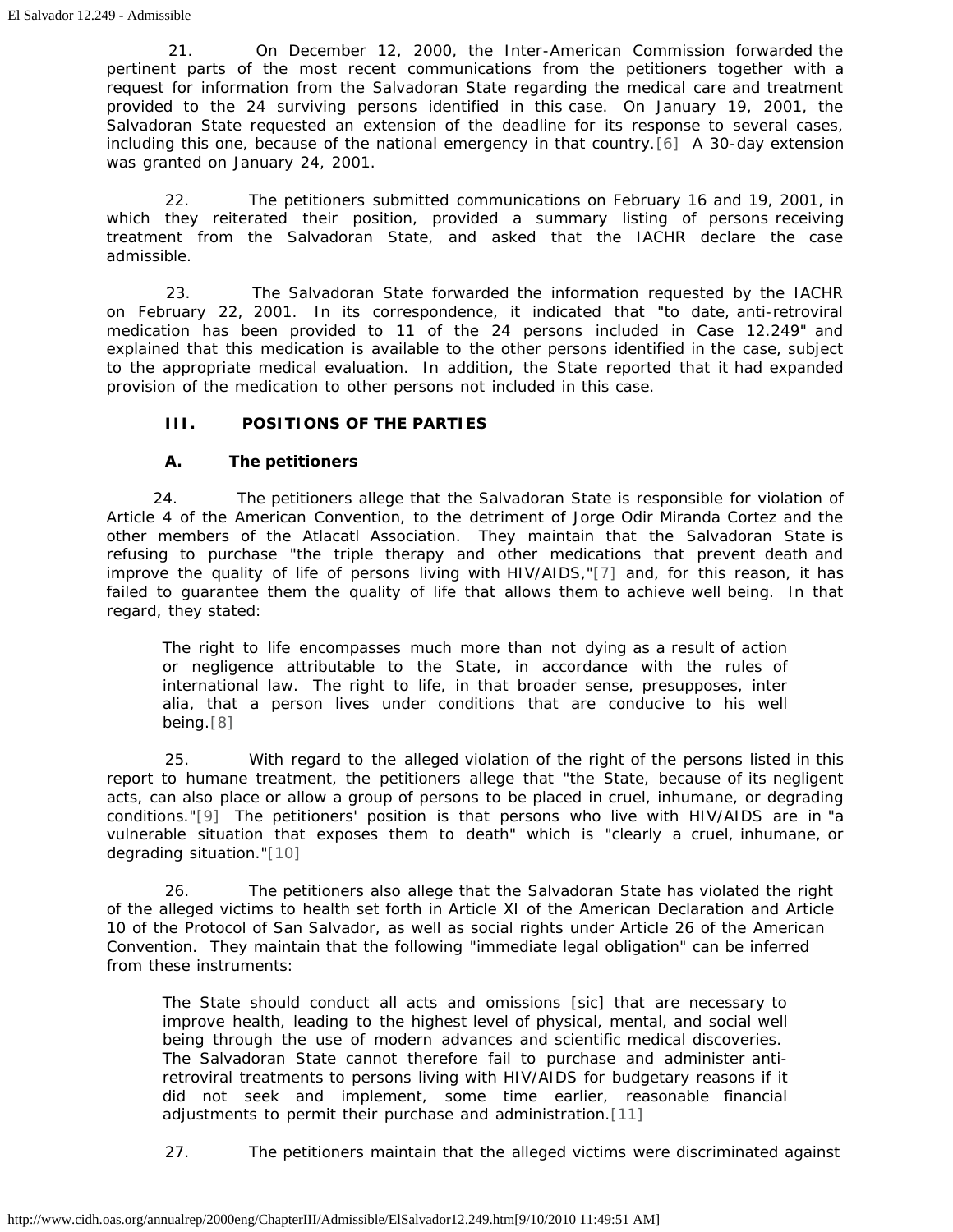and stigmatized because they are infected with HIV/AIDS. They allege, among other things, that the bed linen of seropositive patients was separated from the bed linen of other patients and placed in a red bag, that they were given drinking glasses with special markings, and the nursing staff shunned them and treated them differently from the other patients.

 28. According to the petitioners, this case also involves violation of the right to judicial protection enshrined in the American Convention, taking into account the time period that has elapsed since April 1999, when the *amparo* proceedings were filed in El Salvador. They allege that *amparo* proceedings are set up in Salvadoran legislation in such a way as to prevent fulfillment of the requirements of simplicity, rapidity, and effectiveness mentioned in Article 25 of the American Convention, and, for this reason, they are requesting that the IACHR declare that this State has, in addition, failed to fulfill its duty imposed under Article 2 of the aforementioned international instrument[.\[12\]](#page-8-7)

### **B. The State**

<span id="page-4-0"></span>29. The Salvadoran State maintains that the information provided to the IACHR during the processing of precautionary measures should be construed as the response to the allegations of the petitioners regarding the exhaustion of domestic remedies and the merits of the matter reported. In that regard, the State maintains:

 The petitioners have availed themselves of domestic remedies and have, at all times, had access to the appropriate entities in the country. We have evidence, which has also been provided to the Commission, pertaining to specialized medical and hospital care, the measures adopted by State institutions, the treatment provided to each patient living with HIV/AIDS, and the budget approved to provide them with the medication requested.[\[13\]](#page-8-8)

<span id="page-4-1"></span> 30. The State explains the recommendations of medical specialists in the field regarding the criteria to be followed to ensure that patients benefit from triple therapy treatment and application. The use of this therapy, according to the State, will permit a 70% reduction in patient mortality and a 50% reduction in hospitalization, and, furthermore, "will facilitate the reintegration of persons receiving anti-retroviral therapy into productive and family life, thereby guaranteeing, to a large extent, enjoyment of their economic, social, and cultural rights."[\[14\]](#page-8-9) It adds that a Technical Advisory Committee has been established in El Salvador for the drafting of treatment plans for persons living with HIV/AIDS and, "internally, conciliation proceedings were used in an attempt to meet the demands of the claimants."

<span id="page-4-3"></span><span id="page-4-2"></span> 31. In a subsequent communication, the Salvadoran State disputes the merits of the case and asserts that no violation occurred in this case.[\[15\]](#page-8-10) The State further disputes the allegations of discriminatory treatment of seropositive patients in El Salvador. It maintains, in that regard, that hospitals follow general rules regarding disease prevention and control, as well as the guidelines adopted by the World Health Organization on the classification of hospital solid waste from infectious and contagious diseases such as AIDS and hepatitis B and C.

 32. With regard to measures adopted to fulfill their obligations, the Salvadoran State informed the Inter-American Commission that:

Therapy will be provided based on the treatment plans for patients, depending on the stage of the disease, and whether treatment is followed and maintained. In that regard, it is important to point out to the Commission that the team of medical experts will be responsible for determining when a patient is ready for anti-retroviral treatment. This is because medication is potentially toxic and can have serious side effects and, instead of improving a patient's condition, can do more harm and lead to more suffering.

Patients who have not begun the treatment plan will be notified by telegram to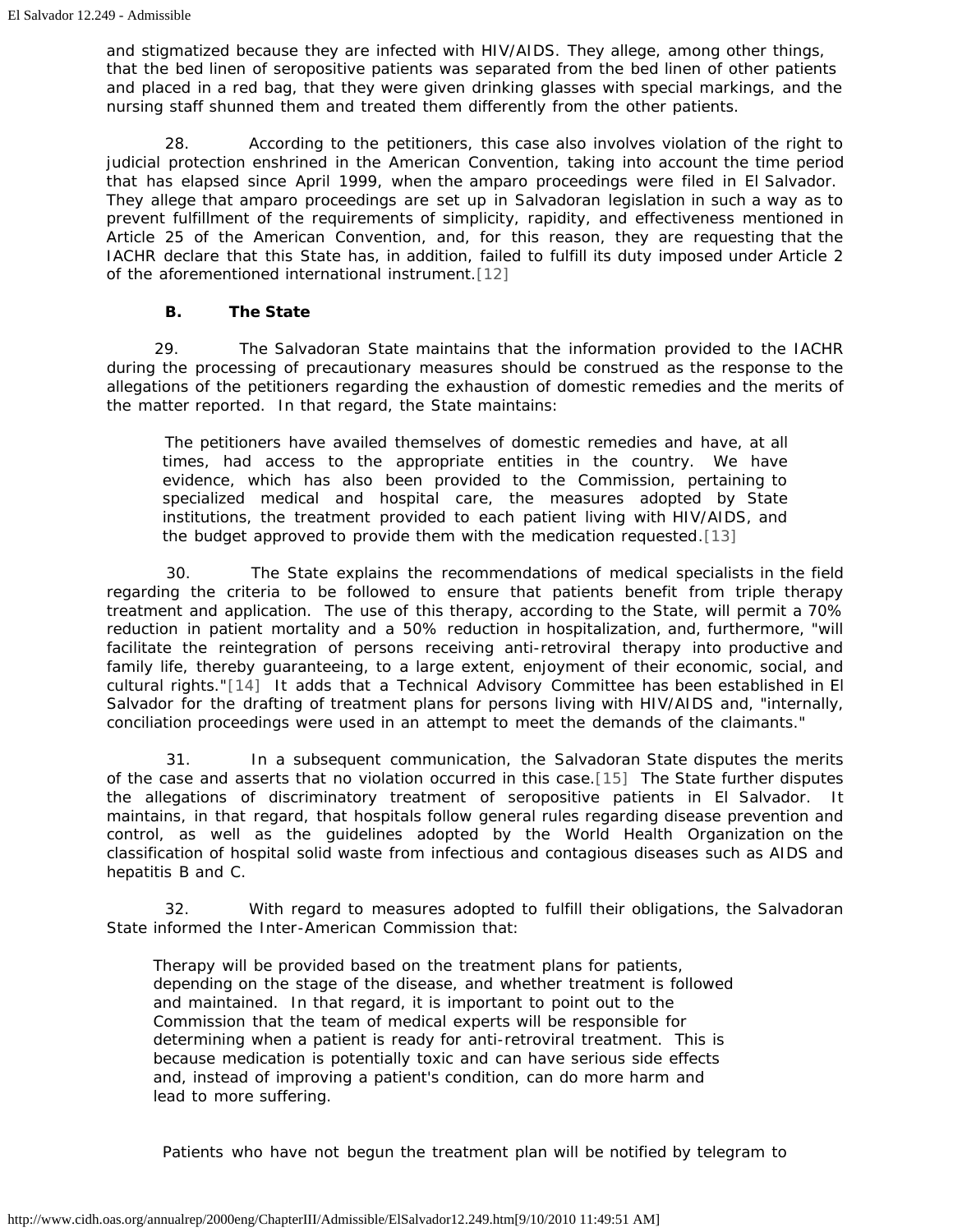appear at the Social Work Unit of the Oncology Hospital of the Salvadoran Social Security Institute, ISSS. Following this procedure, the liaison officer for Case 12.249, Mr. José Roberto Mejía Trabanino, forwarded correspondence dated February 12, 2001 to Mr. Carlos Rafael Urquilla, the legal representative of the petitioners.[\[16\]](#page-8-11)

<span id="page-5-0"></span> 33. Based on the arguments presented and the actions taken to provide care to patients who are carriers of HIV/AIDS, the Salvadoran State requests that the IACHR close this case.

#### **IV. ANALYSIS**

## **A. Competence of the Inter-American Commission** *ratione personae, ratione materiae, ratione temporis,* **and** *ratione loci*

<span id="page-5-1"></span>34. In this case, the petitioners describe the acts that purportedly violate rights recognized and enshrined in the American Convention, which allegedly occurred in El Salvador when the obligation to respect and guarantee all the rights established in this instrument was in effect for that State.[\[17\]](#page-8-12) Consequently, the IACHR is competent *ratione personae, ratione materiae, ratione temporis,* and *ratione loci* to examine the merits of the case.

 35. With regard to the allegations of the petitioners regarding violation of Article 10 of the Protocol of San Salvador, the Inter-American Commission notes that Article 19(6) of this instrument states the following:

Any instance in which the rights established in paragraph a) of Article 8 and in Article 13 are violated by action directly attributable to a State Party to this Protocol may give rise, through participation of the Inter-American Commission on Human Rights and, when applicable, of the Inter-American Court of Human Rights, to application of the system of individual petitions governed by Article 44 through 51 and 61 through 69 of the American Convention on Human Rights.

 36. The IACHR is not competent *ratione materiae* to determine independently, violations of Article 10 of the Protocol of San Salvador through the system of individual petitions. However, the Inter-American Commission can consider this Protocol in the interpretation of other applicable provisions, in light of the provisions of Articles 26 and 29 of the American Convention.

# **B. Other admissibility requirements of the petition**

#### **a. Exhaustion of domestic remedies**

37. The Inter-American Court of Human Rights has established the following with respect to the rule of prior exhaustion of domestic remedies:

States Parties have an obligation to provide effective judicial remedies to victims of human rights violations (Art. 25), remedies that must be substantiated in accordance with the rules of due process of law (Art. 8(1), all in keeping with the general obligation of such States to guarantee the free and full exercise of the rights recognized by the Convention to all persons subject to their jurisdiction (Art. 1).[\[18\]](#page-8-13)

<span id="page-5-2"></span> 38. The information furnished by the two parties in this case confirms that domestic remedies have not been exhausted in El Salvador. In fact, the petitioners filed a petition for *amparo* proceedings on April 28, 1999 with the Supreme Court of that country seeking the provision of anti-retroviral medication for seropositive patients. According to the information furnished by the petitioners (which was not disputed by the Salvadoran State), on June 15, 1999, the Constitutional Division of the Supreme Court decided to accept the petition. However, as of the date of this report, it had not handed down a final ruling on the merits of the claim.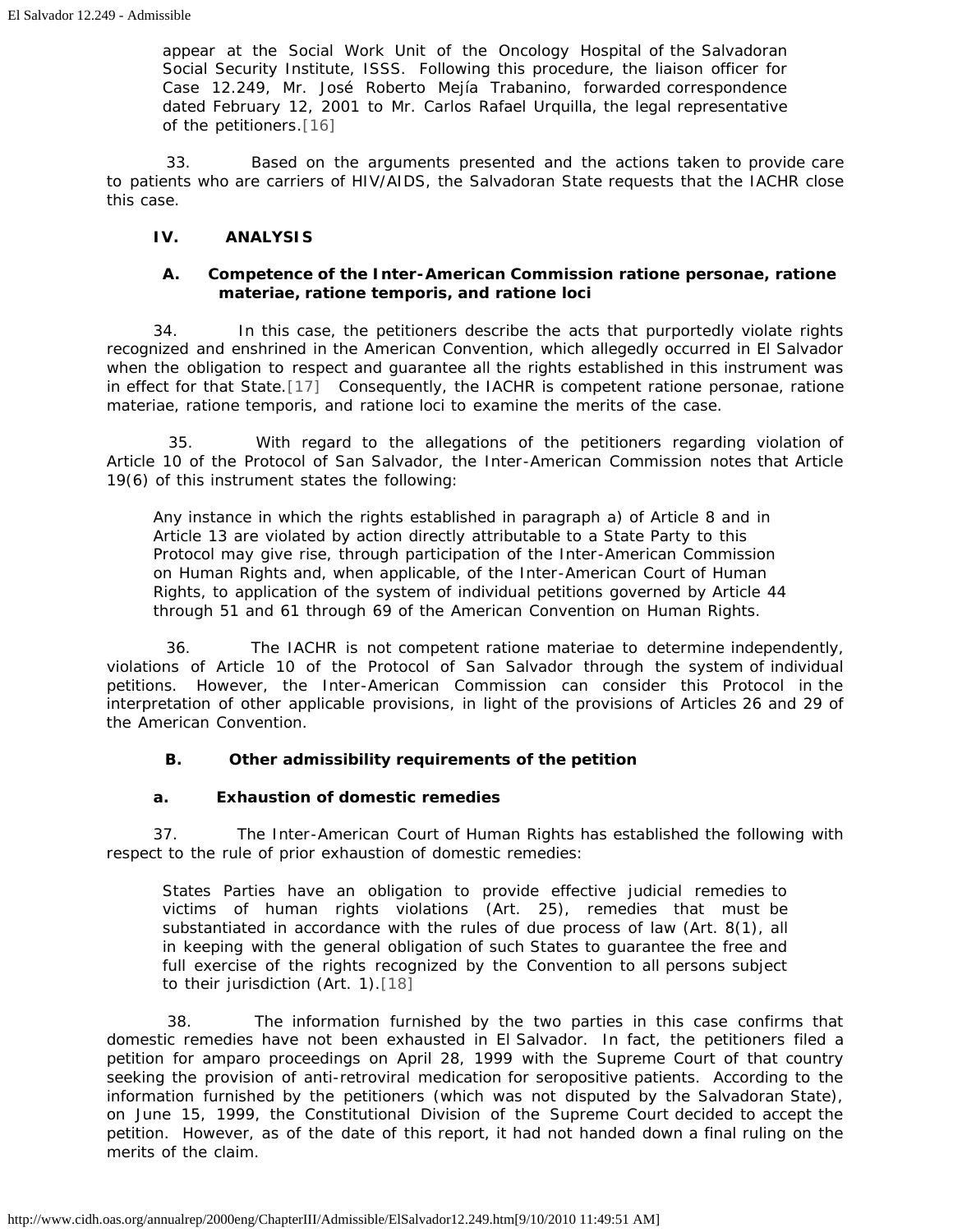39. The petitioners allege that as a result of the delay on the part of this Salvadoran legal entity, the exception provided for in Article 46(2)(c) of the American Convention is applicable. The Salvadoran State confines itself to arguing that the petitioners have had access to "adequate and effective domestic remedies," without addressing the claims of the petitioners regarding the reasonableness of the time period for making a decision related to these remedies.

 40. In the view of the IACHR, the petitioners had access to *amparo* proceedings, the remedy offered by the domestic legal system in this case, and they filed for these proceedings within the time period and in the manner required. However, to date, this remedy has not proven effective in responding to the claims of alleged violation of human rights. Almost two years have elapsed since the petition was filed and no final decision has been handed down by the Salvadoran Supreme Court. These matters will be analyzed during the procedural phase, together with the other allegations pertaining to the right to a fair trial and to effective judicial protection[.\[19\]](#page-8-14)

<span id="page-6-0"></span> 41. The Inter-American Commission decides to apply the exception provided for in the second part of Article  $46(2)(b)$  of the American Convention to this case. The reasons that prevented the exhaustion of domestic remedies will be analyzed in the report to be adopted by the IACHR on the merits of the case, in order to determine whether the American Convention was violated.

# **b. Time period for submission**

42. The IACHR has noted that in this case, after almost two years, a final ruling has not been handed down regarding the claim of the petitioners in El Salvador, and has determined that an unjustified delay has occurred in terms of domestic remedies. The application of Article 46(2)(c) of the American Convention obviates the need for analysis of the requirement set forth in Article 46(1)(b) of the aforementioned international instrument. In the view of the Inter-American Commission, based on the circumstances analyzed, the petition was submitted within a reasonable time period of the date on which the acts were reported in El Salvador.

# **c. Duplication of proceedings and** *res judicata*

 43. No objections were raised by the Salvadoran State to the exceptions provided for in Article 46(1)(d) and Article 47(d) of the American Convention, nor do they emerge from the information contained in the file related to this case.

# **d. Characterization of the allegations**

44. The petition outlines the events which, in the view of the petitioners, violate several articles of the American Convention. The petitioners maintain that in this case, the IACHR should establish the international liability of the Salvadoran State for the delay in providing the proper medication and treatment to the patients and for the discrimination to which they were subjected. The petition further alleges violation of the right to judicial protection due to the failure on the part of the Supreme Court of El Salvador to reach a decision on the petition for *amparo* proceedings that they filed in that country to protect their rights. In their allegations, the petitioners also mention the inappropriate nature of *amparo* proceedings in Salvadoran legislation for the protection of fundamental rights.

45. In the view of the Inter-American Commission, these allegations must be examined during the phase related to the merits of the case, in order to determine whether the facts reported violated Articles 2, 24, 25, and 26 of the American Convention. Consequently, the IACHR concludes that the requirements set forth in Article 47(b) and (c) of that international instrument have been met.

 46. The Inter-American Commission considers the allegations made with respect to Articles 4 and 5 of the American Convention to be secondary in nature and to be contingent on the conclusion reached with respect to the merits of the allegations mentioned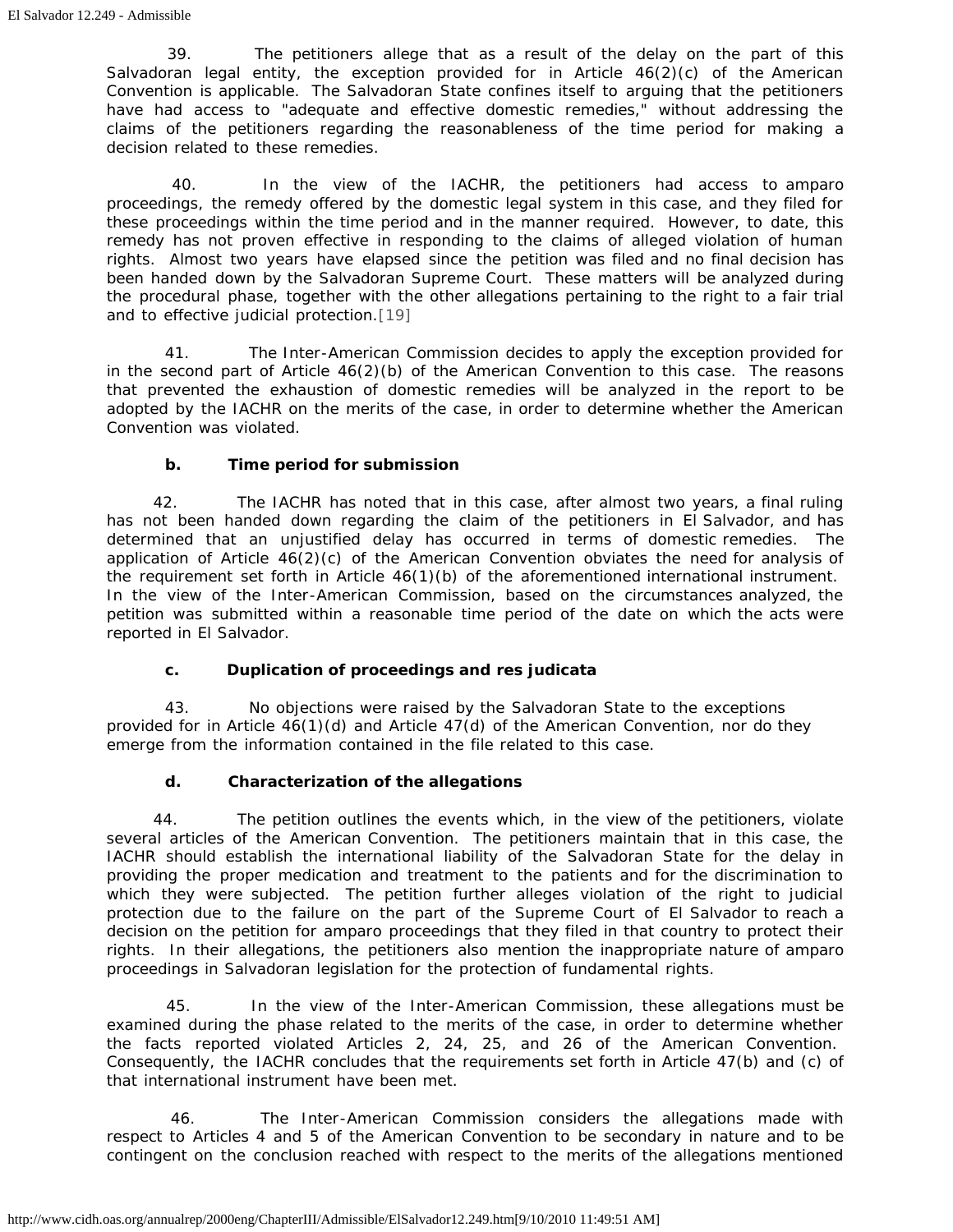in the foregoing paragraph. Consideration of the admissibility of the allegations of the petitioners regarding respect of the right to life and humane treatment will therefore be deferred to the phase involving examination of the merits of this case.

#### **V. CONCLUSIONS**

47. The Inter-American Commission concludes that it is competent to examine the merits of this case and that the petition is admissible pursuant to Articles 46 and 47 of the American Convention. However, although it is not competent to determine violations of Article 10 of the Protocol of San Salvador, the IACHR will take into account the provisions related to the right to health in its analysis of the merits of the case, pursuant to the provisions of Articles 26 and 29 of the American Convention.

 48. The IACHR is aware of the fact that the people of El Salvador are in the midst of a very difficult period brought on by a series of natural disasters, which has placed enormous demands on the health authorities and officials. In that context, the Inter-American Commission appreciates the efforts of the Salvadoran authorities to address the needs of persons infected with HIV/AIDS in that country. The supply of anti-retroviral medications has been steadily increasing in recent months, and the State has announced that it will continue to adopt the measures necessary in that regard.

 49. Based on the arguments of fact and law outlined above, and without prejudice to the merits of the case,

#### **THE INTER-AMERICAN COMMISSION ON HUMAN RIGHTS**

#### **DECIDES TO**:

 1. Declare this case admissible with respect to alleged violation of the rights protected under Articles 2, 24, 25, 26 of the American Convention.

- 2. Inform the parties of this decision.
- 3. Continue analysis of the merits of the case, and

 4. Publish this decision and include it in its Annual Report to the OAS General Assembly.

 Done and signed at the headquarters of the Inter-American Commission on Human Rights, Washington, D.C., March 7, 2001. (Signed): Claudio Grossman, Chairman; Juan E. Méndez, First Vice-Chairman; Marta Altolaguirre, Second Vice-Chair; Robert K. Goldman, Peter Laurie, Julio Prado Vallejo, and Hélio Bicudo, Commission Members.

**[ [Table of Contents](http://www.cidh.org/annualrep/2000eng/TOC.htm) | [Previous](http://www.cidh.oas.org/annualrep/2000eng/ChapterIII/Admissible/ElSalvador12.132.htm) | [Next](http://www.cidh.oas.org/annualrep/2000eng/ChapterIII/Admissible/Haiti11.335.htm) ]**

<span id="page-7-1"></span><span id="page-7-0"></span>[<sup>\[1\]</sup>](#page-0-0) The petitioners have requested that the names of the other victims not be disclosed; the Salvadoran State is informed of those names, which are also in the IACHR file. As of the date of adoption of this report, three of the alleged victims had died.

[<sup>\[2\]</sup>](#page-1-0) The request for precautionary measures stated:

Without prejudice to other actions that your Government deems necessary, the Commission holds the view that urgent measures should be adopted in order to provide the medical care capable of safeguarding the life and health of Jorge Odir Miranda Cortéz and the other persons listed above. In particular, the IACHR asks that your Government provided the anti-retroviral treatment and medication necessary to avoid the death of the aforementioned persons, as well as the hospital, pharmacological, and nutritional care needed to strengthen their immune systems and to prevent the development of diseases and infections.

Communication from the IACHR to the Salvadoran State on February 29, 2000.

<span id="page-7-3"></span><span id="page-7-2"></span>[<sup>\[3\]</sup>](#page-2-0) Among other things, the petitioners asserted that the two victims who died on May 5 and 11, 2000, respectively, did not receive the treatment from the State that would have avoided their deaths. They reiterated the gravity and urgency of the situation, as well as the request for provisional measures from the Inter-American Court. [\[4\]](#page-2-1) The communication from the State includes a copy of Agreement N° 2000-0558 to the Board of Directors of